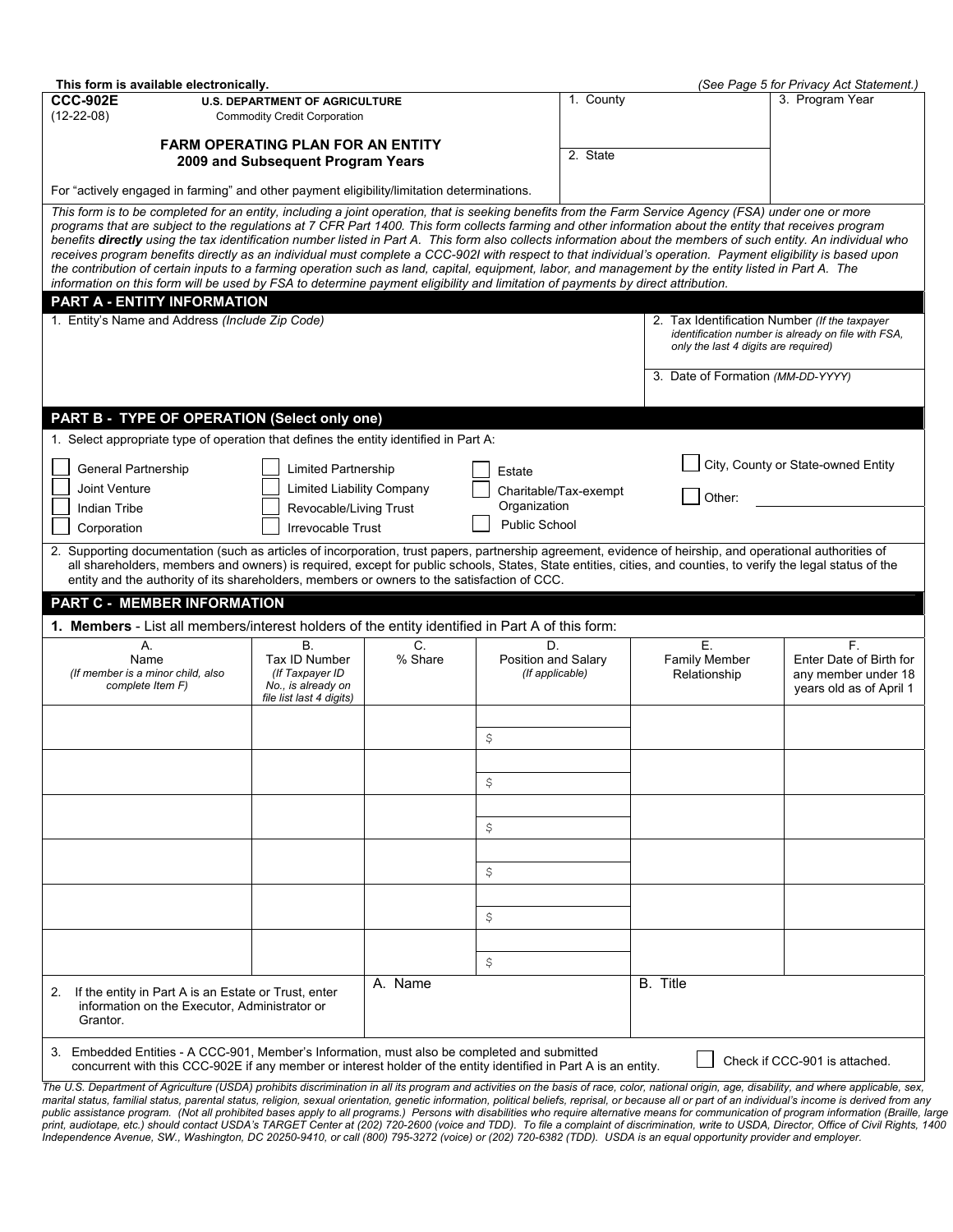# **CCC-902E** (12-22-08) **Name of Entity (as identified in Part A):** 2000 **Page 2 of 6**

| 4. Minor Members or Interest Holders - For any Member or Interest Holder who is a minor, provide the following: (If none of the members listed in             |                                                       |                                                   |                                    |                                |                                                                                                                                                           |                                      |                                                                                                                      |                                                                 |                           |                                                                                                                     |                       |
|---------------------------------------------------------------------------------------------------------------------------------------------------------------|-------------------------------------------------------|---------------------------------------------------|------------------------------------|--------------------------------|-----------------------------------------------------------------------------------------------------------------------------------------------------------|--------------------------------------|----------------------------------------------------------------------------------------------------------------------|-----------------------------------------------------------------|---------------------------|---------------------------------------------------------------------------------------------------------------------|-----------------------|
| Part C, Item 1, is a minor check this box                                                                                                                     |                                                       |                                                   |                                    | N/A). Then Go to Item 5.<br>В. |                                                                                                                                                           |                                      |                                                                                                                      |                                                                 |                           |                                                                                                                     |                       |
| А.<br>Minor's Name                                                                                                                                            |                                                       |                                                   | Parent's or Guardian's Name        |                                |                                                                                                                                                           | C.<br>Parent's or Guardian's Address |                                                                                                                      |                                                                 |                           | D.<br>Social Security<br>Number<br>(Parent's or Guardian's,<br>if the SSN is already on<br>file list last 4 digits) |                       |
|                                                                                                                                                               |                                                       |                                                   |                                    |                                |                                                                                                                                                           |                                      |                                                                                                                      |                                                                 |                           |                                                                                                                     |                       |
|                                                                                                                                                               |                                                       |                                                   |                                    |                                |                                                                                                                                                           |                                      |                                                                                                                      |                                                                 |                           |                                                                                                                     |                       |
|                                                                                                                                                               |                                                       |                                                   |                                    |                                |                                                                                                                                                           |                                      |                                                                                                                      |                                                                 |                           |                                                                                                                     |                       |
| E. Does the minor maintain a separate household from the parent or guardian?                                                                                  | YES. Check this box if the minor maintains a separate |                                                   |                                    |                                | household.                                                                                                                                                | <b>NO</b>                            |                                                                                                                      |                                                                 |                           |                                                                                                                     |                       |
| F. If a minor's parent(s) or guardian(s) has any interest in a farming operation, complete the following for all such interests:                              |                                                       |                                                   |                                    |                                |                                                                                                                                                           |                                      |                                                                                                                      |                                                                 |                           |                                                                                                                     |                       |
| (2)<br>(1)<br>Minor's Name<br>Parent or Guardian's<br>Name                                                                                                    |                                                       |                                                   | (3)<br>Name of Farming<br>Interest |                                | (4)<br>%<br>Share                                                                                                                                         |                                      | (5)<br>Tax ID No. of<br><b>Farming Interest</b><br>(If Taxpayer ID No.,<br>is already on file list<br>last 4 digits) | (6)<br>County and State Where<br>Farming Interest is<br>Located |                           |                                                                                                                     |                       |
|                                                                                                                                                               |                                                       |                                                   |                                    |                                |                                                                                                                                                           |                                      |                                                                                                                      |                                                                 |                           |                                                                                                                     |                       |
|                                                                                                                                                               |                                                       |                                                   |                                    |                                |                                                                                                                                                           |                                      |                                                                                                                      |                                                                 |                           |                                                                                                                     |                       |
| 5. Citizenship Status of Members and Interest Holders (Complete Items 5A and 5B for the entity or joint operation listed in Part A).                          |                                                       |                                                   |                                    |                                |                                                                                                                                                           |                                      |                                                                                                                      |                                                                 |                           |                                                                                                                     |                       |
| A. Are ALL individual members and interest holders U.S. citizens or aliens lawfully admitted into the U.S.?                                                   |                                                       |                                                   |                                    |                                |                                                                                                                                                           |                                      |                                                                                                                      |                                                                 |                           | FOR FSA USE ONLY                                                                                                    |                       |
|                                                                                                                                                               |                                                       |                                                   |                                    |                                | YES. If an alien lawfully admitted into the U.S., list the name and present Alien Registration Receipt Card, I-551.                                       |                                      |                                                                                                                      |                                                                 |                           | 6. Was an Alien                                                                                                     |                       |
| Names:                                                                                                                                                        |                                                       |                                                   |                                    |                                |                                                                                                                                                           |                                      |                                                                                                                      |                                                                 |                           | <b>Registration Receipt</b>                                                                                         |                       |
|                                                                                                                                                               |                                                       |                                                   |                                    |                                | NO. List ALL individuals who are not US citizens and are not aliens lawfully admitted into the U.S.                                                       |                                      |                                                                                                                      |                                                                 |                           | for each individual in                                                                                              | Card, I-551 presented |
| Names:                                                                                                                                                        |                                                       |                                                   |                                    |                                |                                                                                                                                                           |                                      |                                                                                                                      |                                                                 |                           |                                                                                                                     | Item 5A and 5C who    |
| <b>B.</b> Are any members or interest holders an entity?                                                                                                      |                                                       |                                                   |                                    | $\Box$ YES. Go to Item 5C.     |                                                                                                                                                           | $\Box$ NO. Go to Part D              |                                                                                                                      |                                                                 |                           | is an alien lawfully<br>admitted to the US?                                                                         |                       |
| C. Are ALL members of the entity(ies) U.S. citizens or aliens lawfully admitted into the U.S.?                                                                |                                                       |                                                   |                                    |                                |                                                                                                                                                           |                                      |                                                                                                                      |                                                                 |                           |                                                                                                                     |                       |
|                                                                                                                                                               |                                                       |                                                   |                                    |                                | YES. If an alien lawfully admitted into the U.S., list the name(s) and present Alien Registration Receipt Card, I-551.                                    |                                      |                                                                                                                      |                                                                 |                           | <b>YES</b>                                                                                                          | NO.                   |
| Names:                                                                                                                                                        |                                                       |                                                   |                                    |                                |                                                                                                                                                           |                                      |                                                                                                                      |                                                                 |                           |                                                                                                                     |                       |
|                                                                                                                                                               |                                                       |                                                   |                                    |                                | NO. List ALL individuals who are not US citizens and are not aliens lawfully admitted into the U.S.                                                       |                                      |                                                                                                                      |                                                                 |                           |                                                                                                                     |                       |
| Names:                                                                                                                                                        |                                                       |                                                   |                                    |                                |                                                                                                                                                           |                                      |                                                                                                                      |                                                                 |                           |                                                                                                                     |                       |
| PART D - SUMMARY OF CONTRIBUTIONS TO THE FARMING OPERATION                                                                                                    |                                                       |                                                   |                                    |                                |                                                                                                                                                           |                                      |                                                                                                                      |                                                                 |                           |                                                                                                                     |                       |
| 1. What percentages of the overall inputs for the farming operation of the entity identified in Part A will be contributed directly by that Entity? Enter the |                                                       |                                                   |                                    |                                | following information for contributions to be made by the entity identified in Part A. (Provide information about these contributions in Items $A - E$ .) |                                      |                                                                                                                      |                                                                 |                           |                                                                                                                     |                       |
| A. Capital (current year)                                                                                                                                     |                                                       | B. Land                                           |                                    |                                | C. Equipment                                                                                                                                              |                                      | D. Hired Labor                                                                                                       |                                                                 |                           | E. Hired Management                                                                                                 |                       |
| 2. What contributions to the farming operation of the entity identified in Part A will be provided by Members listed in PART C? Enter the following           | $\%$                                                  |                                                   |                                    | $\%$                           |                                                                                                                                                           | $\%$                                 |                                                                                                                      |                                                                 | $\%$                      |                                                                                                                     | $\frac{0}{0}$         |
| and 2 must equal 100%.                                                                                                                                        |                                                       |                                                   |                                    |                                | information for the contributions to be made by the members. (Provide information about these contributions in Items $B - H$ ). Percentages in Items 1    |                                      |                                                                                                                      |                                                                 |                           |                                                                                                                     |                       |
| А.<br>Member's                                                                                                                                                | В.<br>Capital                                         | C.<br>D.<br>Е.<br>F.<br>% of<br>Land<br>Equipment |                                    |                                | $%$ of                                                                                                                                                    | G. Labor $(\%)$                      |                                                                                                                      |                                                                 |                           | H. Management (%)                                                                                                   |                       |
| Name                                                                                                                                                          | (Current<br>Year) %                                   | %                                                 | Owned<br>Land                      | %                              | Owned<br>Equipment                                                                                                                                        | Hired                                |                                                                                                                      | Active<br>Personal                                              | Check<br>if 1000<br>Hours | Hired                                                                                                               | Active<br>Personal    |
|                                                                                                                                                               |                                                       |                                                   |                                    |                                |                                                                                                                                                           |                                      |                                                                                                                      |                                                                 |                           |                                                                                                                     |                       |
|                                                                                                                                                               |                                                       |                                                   |                                    |                                |                                                                                                                                                           |                                      |                                                                                                                      |                                                                 |                           |                                                                                                                     |                       |
|                                                                                                                                                               |                                                       |                                                   |                                    |                                |                                                                                                                                                           |                                      |                                                                                                                      |                                                                 |                           |                                                                                                                     |                       |
|                                                                                                                                                               |                                                       |                                                   | Part D                             |                                |                                                                                                                                                           |                                      |                                                                                                                      |                                                                 |                           |                                                                                                                     |                       |
|                                                                                                                                                               |                                                       |                                                   | Part D                             |                                |                                                                                                                                                           |                                      |                                                                                                                      |                                                                 |                           |                                                                                                                     |                       |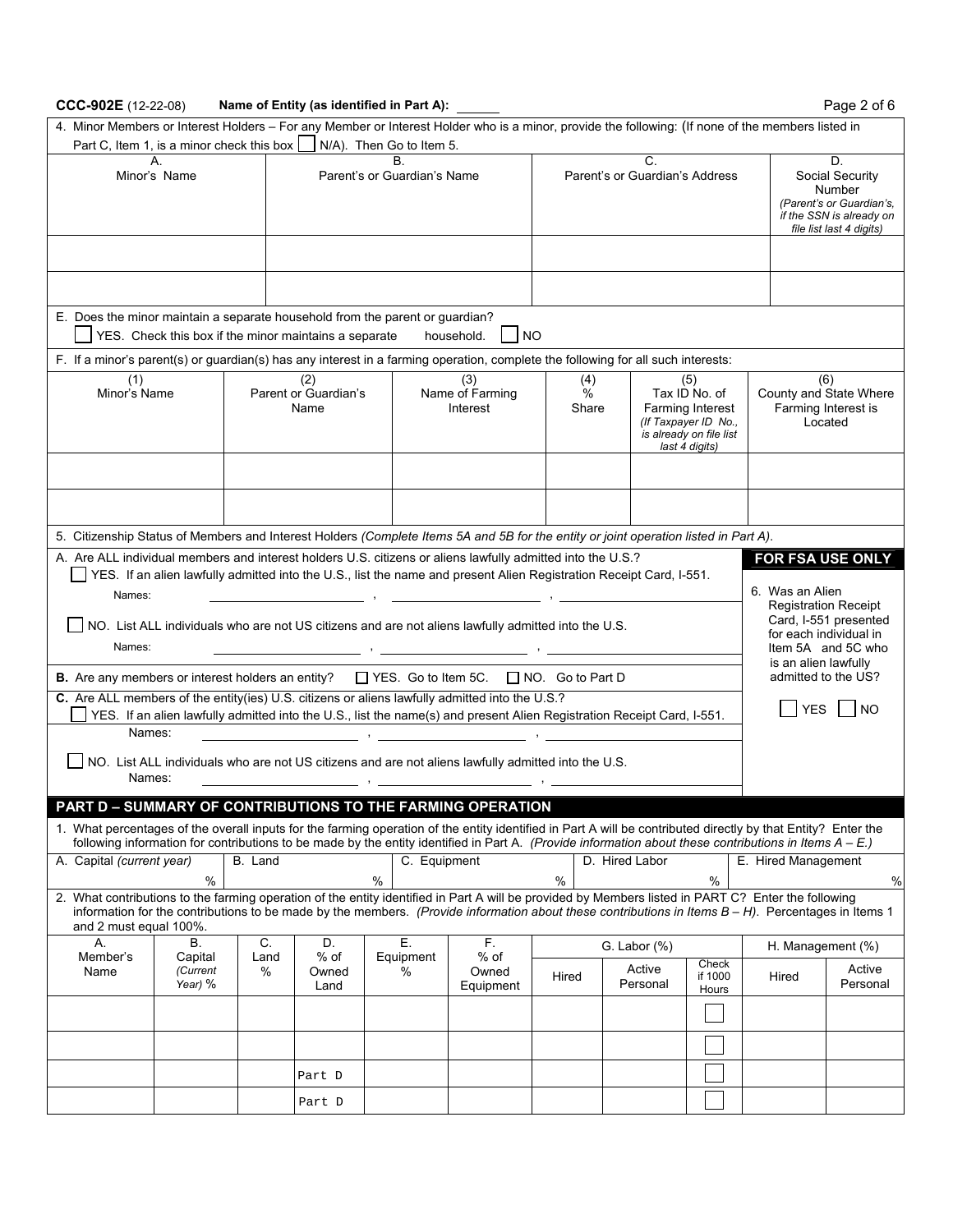## CCC-902E (12-22-08) Name of Entity (as identified in Part A): **Page 3 of 6** Page 3 of 6

| <b>PART E - LAND</b>                                                                                                                                                                                 |                                                                                                                                                                                                                               |                 |                                                                                                         |                            |                                                                         |                                    |                                                      |                                                  |
|------------------------------------------------------------------------------------------------------------------------------------------------------------------------------------------------------|-------------------------------------------------------------------------------------------------------------------------------------------------------------------------------------------------------------------------------|-----------------|---------------------------------------------------------------------------------------------------------|----------------------------|-------------------------------------------------------------------------|------------------------------------|------------------------------------------------------|--------------------------------------------------|
| 1. Land: Enter the following information for ALL land in the farming operation of the entity identified in Part A. (For additional space, complete<br>CCC-902 Continuation and attach to this form): |                                                                                                                                                                                                                               |                 |                                                                                                         |                            |                                                                         |                                    |                                                      |                                                  |
| А.<br>Farm No. and<br>Location<br>(County and                                                                                                                                                        | В.<br>Land Leased or<br>Contributed By                                                                                                                                                                                        | C.<br>Check One |                                                                                                         |                            | D.<br>Name of Person or<br>Entity Whom Land is<br>Leased to and/or From | Ε.<br>Acres                        | F.<br>Rental Rate \$<br>per Acre/ %<br>or Crop Share | G.<br>Check here if<br>same land<br>interest was |
| State)                                                                                                                                                                                               |                                                                                                                                                                                                                               | Owned           | Leased<br>To                                                                                            | Leased<br>From             | (Includes names of<br>landowners and landlords)                         |                                    |                                                      | held last year                                   |
| Farm No.:<br>Location:                                                                                                                                                                               |                                                                                                                                                                                                                               |                 |                                                                                                         |                            |                                                                         |                                    |                                                      |                                                  |
| Farm No.:                                                                                                                                                                                            |                                                                                                                                                                                                                               |                 |                                                                                                         |                            |                                                                         |                                    |                                                      |                                                  |
| Location:                                                                                                                                                                                            |                                                                                                                                                                                                                               |                 |                                                                                                         |                            |                                                                         |                                    |                                                      |                                                  |
| Farm No.:<br>Location:                                                                                                                                                                               |                                                                                                                                                                                                                               |                 |                                                                                                         |                            |                                                                         |                                    |                                                      |                                                  |
|                                                                                                                                                                                                      |                                                                                                                                                                                                                               |                 |                                                                                                         |                            |                                                                         |                                    |                                                      |                                                  |
| Farm No.:<br>Location:                                                                                                                                                                               |                                                                                                                                                                                                                               |                 |                                                                                                         |                            |                                                                         |                                    |                                                      |                                                  |
| Farm No.:                                                                                                                                                                                            |                                                                                                                                                                                                                               |                 |                                                                                                         |                            |                                                                         |                                    |                                                      |                                                  |
| Location:                                                                                                                                                                                            |                                                                                                                                                                                                                               |                 |                                                                                                         |                            |                                                                         |                                    |                                                      |                                                  |
| <b>PART F - CAPITAL</b>                                                                                                                                                                              |                                                                                                                                                                                                                               |                 |                                                                                                         |                            |                                                                         |                                    |                                                      |                                                  |
| Total should equal 100%).                                                                                                                                                                            | 1. What is the source of all farming capital for the entity identified in Part A? (Check ALL that apply. Show the percentage of capital from each source.                                                                     |                 |                                                                                                         |                            |                                                                         |                                    |                                                      |                                                  |
| "out of pocket" capital                                                                                                                                                                              |                                                                                                                                                                                                                               |                 | $\%$                                                                                                    |                            | FSA loan(s)                                                             |                                    | %                                                    |                                                  |
| commercial loans/credit<br>FSA program payments from this crop year<br>%                                                                                                                             |                                                                                                                                                                                                                               |                 |                                                                                                         |                            |                                                                         |                                    |                                                      | %                                                |
| Other:<br>private loans/credit<br>$\%$                                                                                                                                                               |                                                                                                                                                                                                                               |                 |                                                                                                         |                            |                                                                         |                                    |                                                      | %                                                |
|                                                                                                                                                                                                      | 2. Will contribution(s) of equipment or land be acquired as a result of a loan or credit arrangement?<br>Equipment: $\Box$ YES $\Box$ NO                                                                                      |                 |                                                                                                         | Land: $\Box$ YES $\Box$ NO |                                                                         |                                    |                                                      |                                                  |
|                                                                                                                                                                                                      | 3. If capital includes loan(s) or credit, will such loan or credit be acquired from, guaranteed by, co-signed by, or secured by an individual, joint operation                                                                |                 |                                                                                                         |                            |                                                                         |                                    |                                                      |                                                  |
| А                                                                                                                                                                                                    | or entity (other than the entity indicated in PART A)?                                                                                                                                                                        | B               |                                                                                                         |                            | YES. Complete Items 3(A) through 3(E)<br>C                              | D                                  | NO. Go to Part G.                                    | Е                                                |
| Name of Loan or Credit Source<br><b>Type of Capital Contribution</b><br>(Specify loan, cash advance,<br>farm supply account)                                                                         |                                                                                                                                                                                                                               |                 | Guarantor's Name<br>Credit Source or Guarantor's<br>Affiliation or Interest in the<br>Farming Operation |                            |                                                                         | Percent of<br><b>Total Capital</b> |                                                      |                                                  |
|                                                                                                                                                                                                      |                                                                                                                                                                                                                               |                 |                                                                                                         |                            |                                                                         |                                    |                                                      | $\%$                                             |
|                                                                                                                                                                                                      |                                                                                                                                                                                                                               |                 |                                                                                                         |                            |                                                                         |                                    |                                                      | %                                                |
|                                                                                                                                                                                                      |                                                                                                                                                                                                                               |                 |                                                                                                         |                            |                                                                         |                                    |                                                      | %                                                |
|                                                                                                                                                                                                      | PART G - EQUIPMENT (All percentages are based on annual rental values.)                                                                                                                                                       |                 |                                                                                                         |                            |                                                                         |                                    |                                                      |                                                  |
| by the entity                                                                                                                                                                                        | 1. Owned Equipment: What percent of ALL equipment to be used in the farming operation of the entity identified in Part A of this form is owned                                                                                |                 |                                                                                                         |                            |                                                                         |                                    |                                                      | %                                                |
|                                                                                                                                                                                                      | 2. Leased Equipment: Enter the following information for ALL leased equipment to be used in the farming operation of the entity identified in Part A<br>If no equipment used in this farm operation is leased, Go To Part H): |                 |                                                                                                         |                            |                                                                         |                                    |                                                      |                                                  |
| В.<br>А.<br>Percent of Total Equipment<br>Name of Party/Entity Equipment<br>Used in the Farming Operation<br>is Leased From                                                                          |                                                                                                                                                                                                                               |                 |                                                                                                         |                            | C.<br>Type of Equipment Leased                                          |                                    |                                                      |                                                  |
|                                                                                                                                                                                                      | $\%$                                                                                                                                                                                                                          |                 |                                                                                                         |                            |                                                                         |                                    |                                                      |                                                  |
|                                                                                                                                                                                                      | %                                                                                                                                                                                                                             |                 |                                                                                                         |                            |                                                                         |                                    |                                                      |                                                  |
|                                                                                                                                                                                                      | %                                                                                                                                                                                                                             |                 |                                                                                                         |                            |                                                                         |                                    |                                                      |                                                  |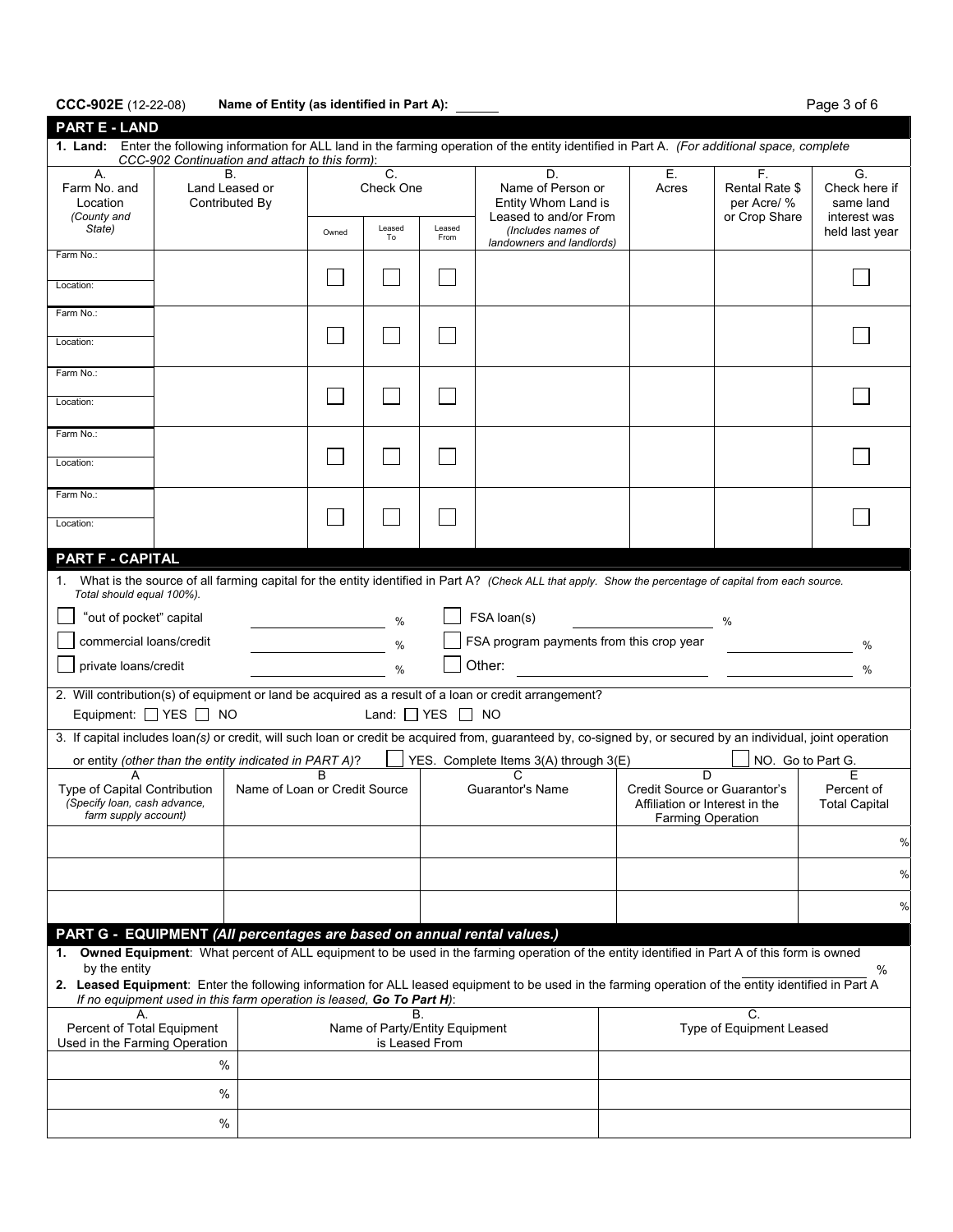# CCC-902E (12-22-08) Name of Entity (as identified in Part A): **Page 4 of 6** Page 4 of 6

| <b>PART H - CUSTOM SERVICES</b>                                                                                                                                                                                                                                                                                      |                                                                                    |  |               |          |  |  |  |
|----------------------------------------------------------------------------------------------------------------------------------------------------------------------------------------------------------------------------------------------------------------------------------------------------------------------|------------------------------------------------------------------------------------|--|---------------|----------|--|--|--|
| 1. Will custom services on cash-leased acres be utilized by the entity identified in Part A on the farms listed in Part E?<br>NO. GO TO PART I                                                                                                                                                                       | <b>YES.</b> Complete Items $1A - 1D$ .                                             |  |               |          |  |  |  |
| А.<br>Type of Services<br>(tillage, planting, cultivating, harvesting)                                                                                                                                                                                                                                               | C.<br><b>B.</b><br>D.<br>Name of Provider<br>Farm Number(s)<br>Number of Acres     |  |               |          |  |  |  |
|                                                                                                                                                                                                                                                                                                                      |                                                                                    |  |               |          |  |  |  |
|                                                                                                                                                                                                                                                                                                                      |                                                                                    |  |               |          |  |  |  |
|                                                                                                                                                                                                                                                                                                                      |                                                                                    |  |               |          |  |  |  |
| <b>PART I-LABOR</b>                                                                                                                                                                                                                                                                                                  |                                                                                    |  |               |          |  |  |  |
| For the farms listed in Part E, enter the information for contributions of labor to the farming operation of the entity identified in Part A,<br>both active personal and hired, which will be provided by hired laborers or personally by others:                                                                   |                                                                                    |  |               |          |  |  |  |
|                                                                                                                                                                                                                                                                                                                      | <b>Type</b>                                                                        |  | <b>Amount</b> |          |  |  |  |
| Active personal labor: Enter the percentage or the number of hours to be donated by family members or others<br>1.                                                                                                                                                                                                   |                                                                                    |  |               | $\%$     |  |  |  |
| for which no payment will be issued or owed.                                                                                                                                                                                                                                                                         |                                                                                    |  |               | hrs<br>% |  |  |  |
| Hired labor. Enter the percentage or hours of labor that will be hired.<br>2.                                                                                                                                                                                                                                        |                                                                                    |  |               | hrs      |  |  |  |
| A. Will any of the hired labor originate from the same source of leased equipment in Part G?                                                                                                                                                                                                                         |                                                                                    |  |               |          |  |  |  |
| <b>NO</b><br>B. Will any of the hired labor be included in the custom services shown in Part H?                                                                                                                                                                                                                      | YES If "YES", attach documentation, acceptable to CCC, to prove such relationship. |  |               |          |  |  |  |
| <b>NO</b>                                                                                                                                                                                                                                                                                                            | YES If "YES", attach documentation, acceptable to CCC, to prove such relationship. |  |               |          |  |  |  |
| <b>PART J - MANAGEMENT</b>                                                                                                                                                                                                                                                                                           |                                                                                    |  |               |          |  |  |  |
| For the farms listed in Part E as operated by the entity identified in Part A, enter the estimated percent of the farming operation's total management<br>responsibility and the type of managerial duties required for this farming operation which will be provided personally by member(s) of the entity or joint |                                                                                    |  |               |          |  |  |  |
| operation, or by hired management.                                                                                                                                                                                                                                                                                   |                                                                                    |  |               |          |  |  |  |
| 1. Active personal management:<br>A. Enter the estimated percent of active personal management that will be provided to the farming operation in Part A                                                                                                                                                              |                                                                                    |  |               |          |  |  |  |
| by each member or shareholder listed in Part C of this form:                                                                                                                                                                                                                                                         |                                                                                    |  |               | $\%$     |  |  |  |
| B. List the type of managerial duties/activities that will be performed personally by each member or shareholder:                                                                                                                                                                                                    |                                                                                    |  |               |          |  |  |  |
|                                                                                                                                                                                                                                                                                                                      |                                                                                    |  |               |          |  |  |  |
|                                                                                                                                                                                                                                                                                                                      |                                                                                    |  |               |          |  |  |  |
|                                                                                                                                                                                                                                                                                                                      |                                                                                    |  |               |          |  |  |  |
|                                                                                                                                                                                                                                                                                                                      |                                                                                    |  |               |          |  |  |  |
| 2. Hired management:                                                                                                                                                                                                                                                                                                 |                                                                                    |  |               |          |  |  |  |
| A. Enter the estimated percent of hired management that the entity identified in Part A will annually use to<br>conduct its farming operation:                                                                                                                                                                       |                                                                                    |  |               | %        |  |  |  |
| B. Describe any management duties/activities that will be provided by someone other than a member or shareholder (include management by an                                                                                                                                                                           |                                                                                    |  |               |          |  |  |  |
| administrator or trustee who receives compensation for this activity):                                                                                                                                                                                                                                               |                                                                                    |  |               |          |  |  |  |
|                                                                                                                                                                                                                                                                                                                      |                                                                                    |  |               |          |  |  |  |
|                                                                                                                                                                                                                                                                                                                      |                                                                                    |  |               |          |  |  |  |
|                                                                                                                                                                                                                                                                                                                      |                                                                                    |  |               |          |  |  |  |
|                                                                                                                                                                                                                                                                                                                      |                                                                                    |  |               |          |  |  |  |
| 3. Other management:                                                                                                                                                                                                                                                                                                 |                                                                                    |  |               |          |  |  |  |
| A. Enter the estimated percent of other management that the entity identified in Part A will annually use to<br>conduct its farming operation:                                                                                                                                                                       |                                                                                    |  |               | ℅        |  |  |  |
| B. Describe any non-compensated management that will be provided by someone other than a member or shareholder (include management by an                                                                                                                                                                             |                                                                                    |  |               |          |  |  |  |
| administrator or trustee who does not receive compensation for this activity):                                                                                                                                                                                                                                       |                                                                                    |  |               |          |  |  |  |
|                                                                                                                                                                                                                                                                                                                      |                                                                                    |  |               |          |  |  |  |
|                                                                                                                                                                                                                                                                                                                      |                                                                                    |  |               |          |  |  |  |
|                                                                                                                                                                                                                                                                                                                      |                                                                                    |  |               |          |  |  |  |
|                                                                                                                                                                                                                                                                                                                      |                                                                                    |  |               |          |  |  |  |
|                                                                                                                                                                                                                                                                                                                      |                                                                                    |  |               |          |  |  |  |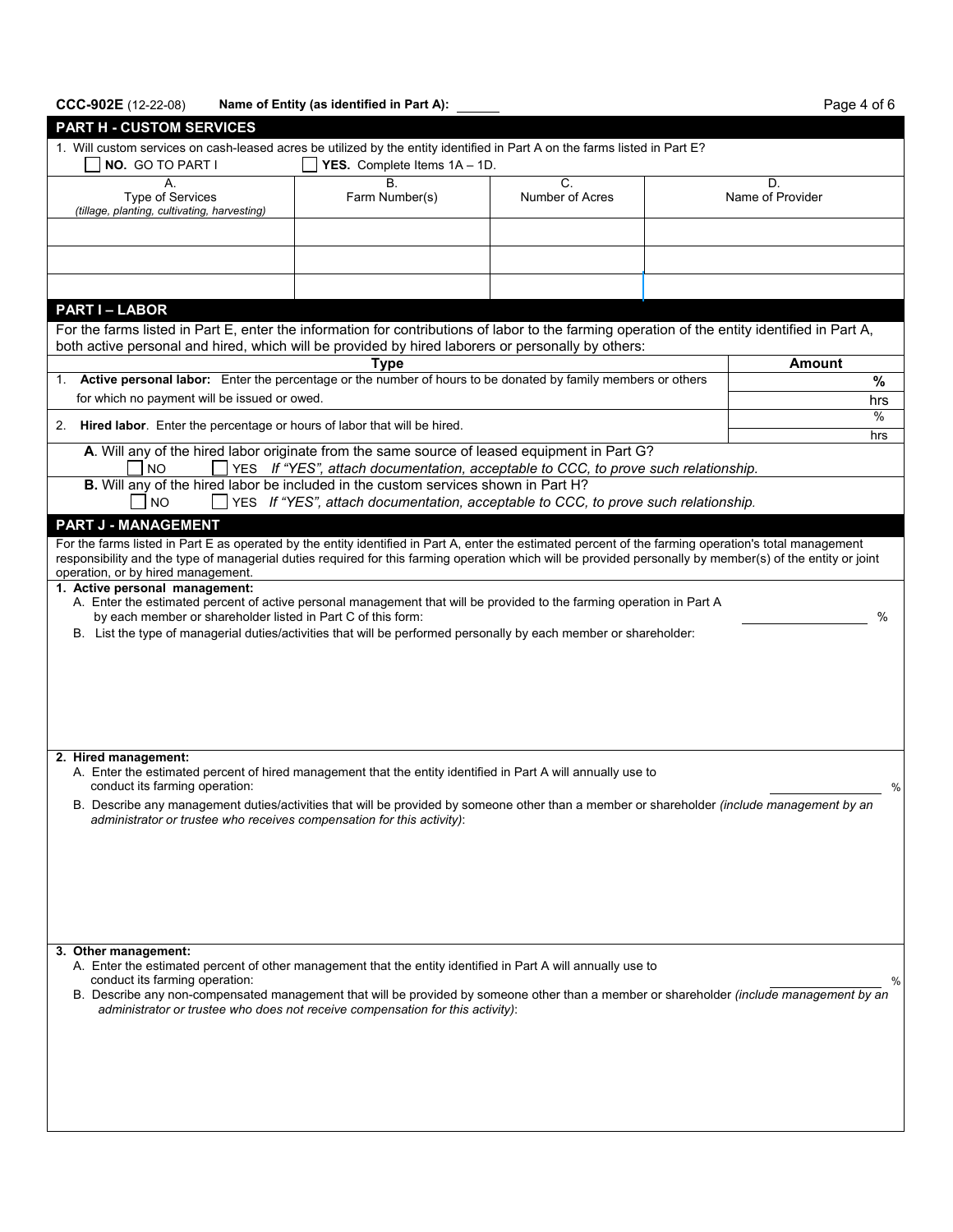#### **PART K - REMARKS**

## **PART L - CERTIFICATION -** *(FOR JOINT VENTURES AND GENERAL PARTNERSHIP, A SIGNATURE IS REQUIRED FOR EACH MEMBER)*

*I certify that all the information entered on this document and any supporting documentation is true and correct. I understand that furnishing incorrect information will result in forfeiture of payments and may result in the assessment of a penalty. I will timely provide written notification to the Farm Service Agency committees for the county and State listed on this form of any changes in this farming operation. By signing this form I acknowledge that:* 

- *all supporting documentation has been submitted as required*
- *I have reviewed and understand all definitions and requirements on Page 6 of this form.*
- *all information provided is true and correct, and will be considered in effect until continuously unless changes or revisions are submitted.*
- *it is my responsibility to timely notify FSA in writing of any changes that may affect these representations, including, but not limited to: the composition of the entity indicated in Part A; the farming, ranching or forestry operation of the entity indicated in Part A; financial status of the entity indicated in Part A.*
- *evidence such as tax records, certified public accountant's certification, or other documentation may be required to validate these representations and I will take all necessary actions to provide such materials to the applicable State or county committee if requested by FSA..*
- *it is my responsibility to timely notify FSA in writing of any successors who acquire an interest in this farming operation as the result of the death of a member or interest holder.*

|              | Signature (By)                                                                                                                                                                                                                                                                                                                                                                                                                                                                                                                                                                                                                                                                                                                                                                                                                                                                                                                                                                                                                                                                                                                                                                                                                                                                                                                                                     | Title/Relationship of Individual Signing in the<br>Representative | Date (MM-DD-YYYY) |  |  |  |  |
|--------------|--------------------------------------------------------------------------------------------------------------------------------------------------------------------------------------------------------------------------------------------------------------------------------------------------------------------------------------------------------------------------------------------------------------------------------------------------------------------------------------------------------------------------------------------------------------------------------------------------------------------------------------------------------------------------------------------------------------------------------------------------------------------------------------------------------------------------------------------------------------------------------------------------------------------------------------------------------------------------------------------------------------------------------------------------------------------------------------------------------------------------------------------------------------------------------------------------------------------------------------------------------------------------------------------------------------------------------------------------------------------|-------------------------------------------------------------------|-------------------|--|--|--|--|
|              |                                                                                                                                                                                                                                                                                                                                                                                                                                                                                                                                                                                                                                                                                                                                                                                                                                                                                                                                                                                                                                                                                                                                                                                                                                                                                                                                                                    |                                                                   |                   |  |  |  |  |
|              |                                                                                                                                                                                                                                                                                                                                                                                                                                                                                                                                                                                                                                                                                                                                                                                                                                                                                                                                                                                                                                                                                                                                                                                                                                                                                                                                                                    |                                                                   |                   |  |  |  |  |
|              |                                                                                                                                                                                                                                                                                                                                                                                                                                                                                                                                                                                                                                                                                                                                                                                                                                                                                                                                                                                                                                                                                                                                                                                                                                                                                                                                                                    |                                                                   |                   |  |  |  |  |
|              |                                                                                                                                                                                                                                                                                                                                                                                                                                                                                                                                                                                                                                                                                                                                                                                                                                                                                                                                                                                                                                                                                                                                                                                                                                                                                                                                                                    |                                                                   |                   |  |  |  |  |
|              |                                                                                                                                                                                                                                                                                                                                                                                                                                                                                                                                                                                                                                                                                                                                                                                                                                                                                                                                                                                                                                                                                                                                                                                                                                                                                                                                                                    |                                                                   |                   |  |  |  |  |
|              |                                                                                                                                                                                                                                                                                                                                                                                                                                                                                                                                                                                                                                                                                                                                                                                                                                                                                                                                                                                                                                                                                                                                                                                                                                                                                                                                                                    |                                                                   |                   |  |  |  |  |
|              |                                                                                                                                                                                                                                                                                                                                                                                                                                                                                                                                                                                                                                                                                                                                                                                                                                                                                                                                                                                                                                                                                                                                                                                                                                                                                                                                                                    |                                                                   |                   |  |  |  |  |
| <b>NOTE:</b> | The primary authority for requesting and safeguarding the information described on this form is the Food, Conservation, and Energy Act of 2008 (Pub. L 110-246).<br>Additionally, the authority for requesting this information is 7 CFR Part 1400 and 7 CFR Part 1410. The information requested is necessary for CCC to assist in<br>determining eligibility for program benefits. Furnishing the requested information is voluntary. Failure to furnish the requested information will result in a<br>determination of ineligibility for certain program benefits and other financial assistance administered by USDA. The information collected as a result of this form may<br>be released to USDA employees, USDA contractors, or authorized USDA cooperators who are bound to safeguard the information under Section 1619 of the Food,<br>Conservation, and Energy Act, the Privacy Act or 1974, the E-Government Act of 2002, and related authorities. This information collection is exempted from the<br>Paperwork Reduction Act, as is required for the administration of the Food, Conservation, and Energy Act of 2008 (Pub. L.110-246, Title I, Subtitle F -<br>Administration). The provisions of criminal and civil fraud statutes may be applicable to the information provided. RETURN THIS COMPLETED FORM TO YOUR<br><b>COUNTY FSA OFFICE.</b> |                                                                   |                   |  |  |  |  |